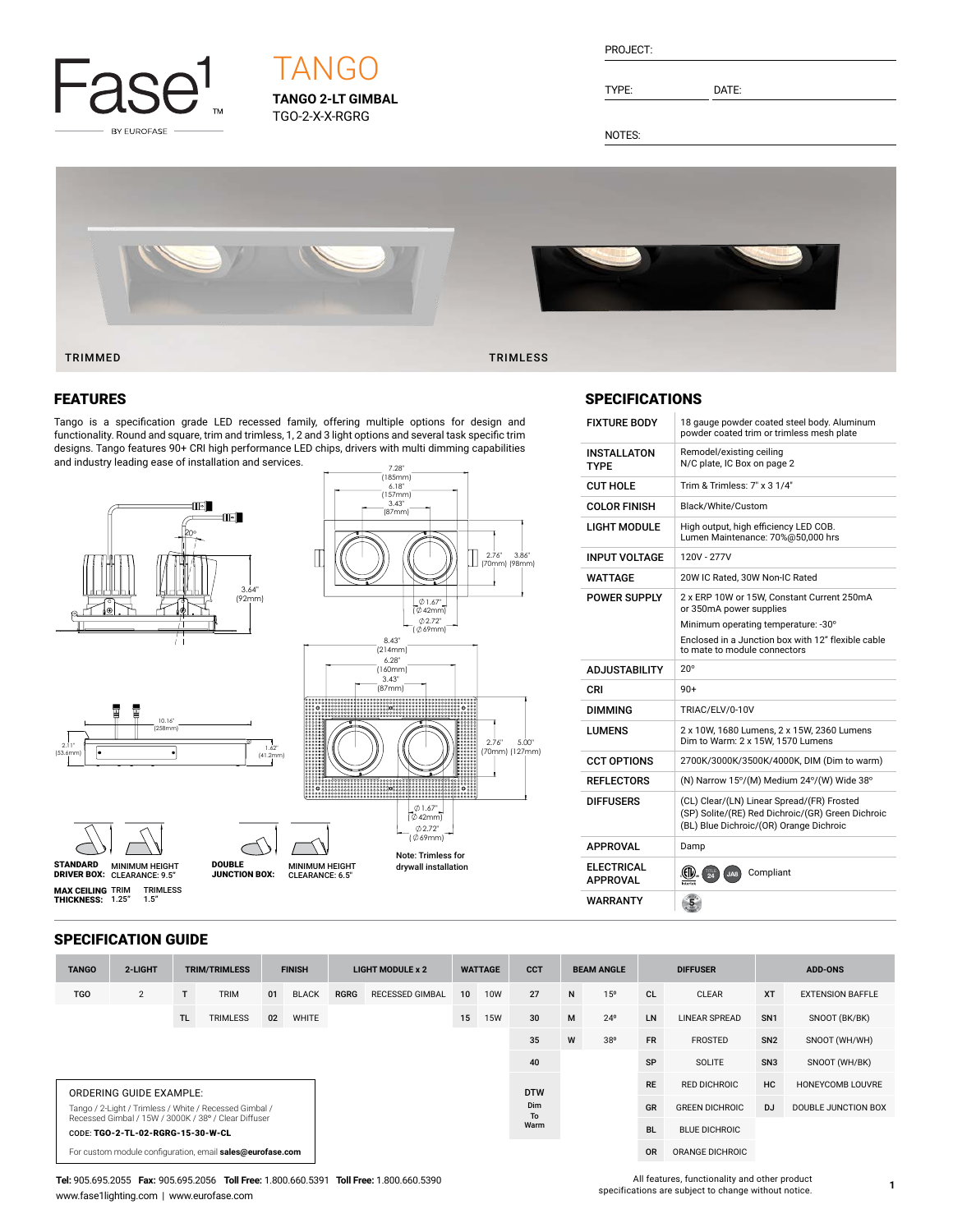

## **TANGO 2-LT GIMBAL** TGO-2-X-X-RGRG **TANGO**

#### REFLECTOR OPTIONS ADD-ONS



#### DIFFUSER OPTIONS

| Clear<br>Lens<br>(CL) | Linear<br>Spread<br>Lens<br>(LN) | Frosted<br>Lens<br>(FR) | Solite<br>Lens<br>(SP) | Red<br>Dichroic<br>(RE) | Green<br><b>Dichroic</b><br>(GR) | Blue<br><b>Dichroic</b><br>(BL) | Orange<br>Dichroic<br>(OR) |
|-----------------------|----------------------------------|-------------------------|------------------------|-------------------------|----------------------------------|---------------------------------|----------------------------|



**SNOOT** (White ext/Black int) **(SN3)**



(Black ext/int) **(SN1)**

**HONEYCOMB LOUVRE** (Black ext/int) **(HC)**



**(SN2)**



**DOUBLE JUNCTION BOX** (Shallow Ceiling Application) **(DJ)**

### NEW CONSTRUCTION PLATES + IC BOXES



#### DRIVERS

- Compatible with TRIAC (forward-phase or leading-edge) ELV (reverse-phase or trailing edge) and 0-10V dimmers.
- ESSxxxW models: TRIAC and ELV dimming only at 120 Vac
- ESSxxxW models: ELV dimming only at 230 Vac
- 90° C maximum case hot spot temperature
- Class 2 power supply
- Lifetime: 50,000 hours at 70° case hot spot temperature (some models have a higher lifetime)
- IP64-rated (IP66 for ESST) case with silicone-based potting
- Protections: Output open load, over-current and short-circuit (hiccup), and over-temperature with auto recovery.
- Conducted and radiated EMI: Compliant with FCC CFR Title 47 Part 15 Class B (120 Vac) and Class A (277 Vac), and EN55015 (CISPR 15) at 220, 230, and 240 Vac.
- Complies with ENERGY STAR®, DLC (DesignLight Consortium®) and CA Title 24 technical requirements
- Worldwide safety approvals